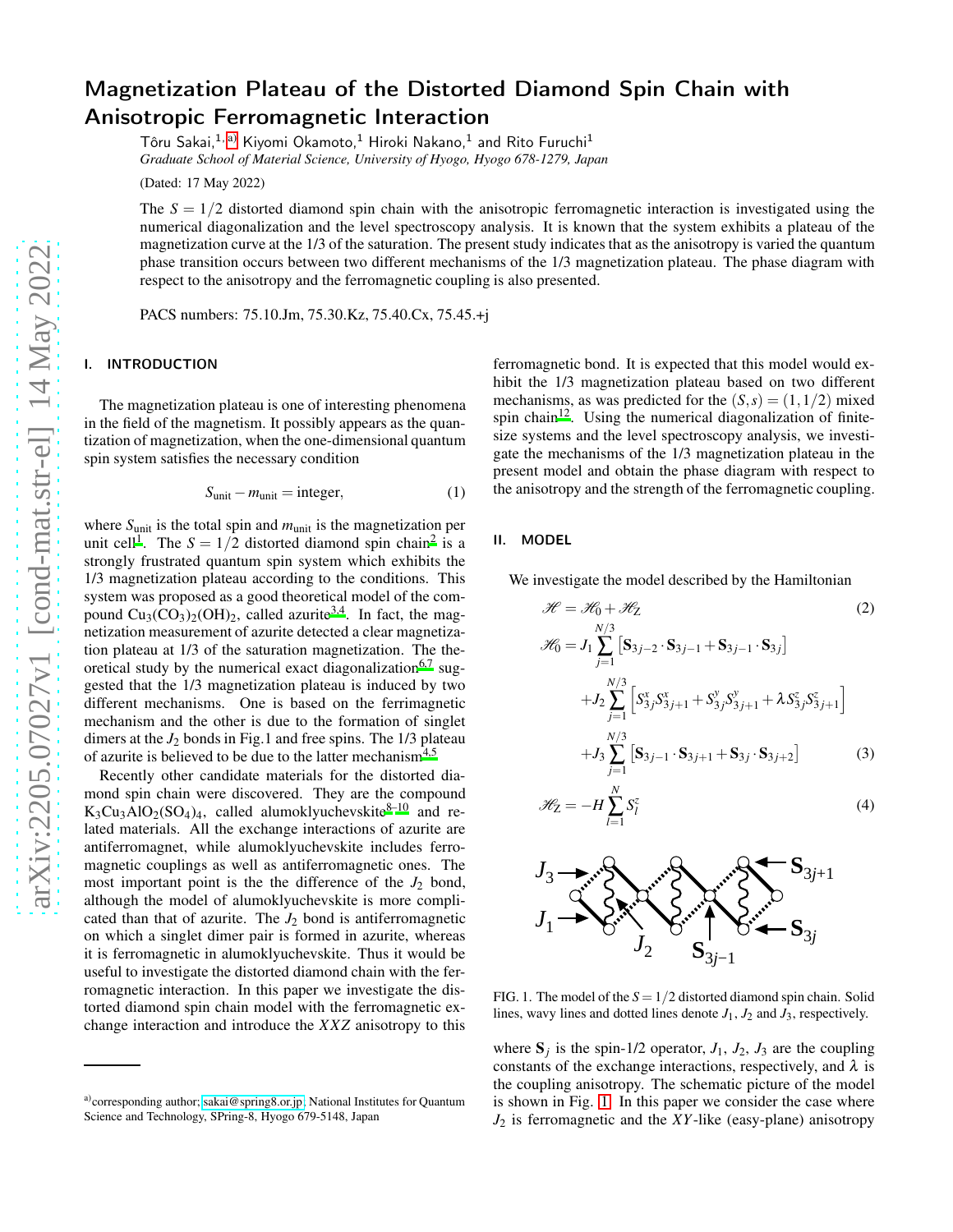is introduced to this bond only  $(J_2 < 0$  and  $\lambda < 1)$ , while  $J_1$  and  $J_3$  are isotropic antiferromagnetic bonds  $(J_1, J_3 > 0)$ . (We note that the case of  $J_1 < 0$ ,  $J_2 > 0$ ,  $J_3 \ge 0$  and  $\lambda = 1$ was studied.<sup>[11](#page-3-3)</sup>). *N* is the number of spins and *L* is defined as the number of the unit cells, namely  $N = 3L$ . For  $L$ unit systems, the lowest energy of  $\mathcal{H}_0$  in the subspace where  $\sum_j S_j^z = M$ , is denoted as  $E(L,M)$ . The reduced magnetization *m* is defined as  $m = M/M_s$ , where  $M_s$  denotes the saturation of the magnetization, namely  $M_s = 3L/2$  for this system.  $E(L,M)$  is calculated by the Lanczos algorithm under the periodic boundary condition  $(S_{N+1} = S_l)$  and the twisted boundary condition  $(S_{N+l}^{x,y}) = -S_l^{\lambda y}$  $\sum_{l}^{x,y}$ ,  $S_{N+l}^{z} = S_{l}^{z}$ , for  $L = 4$ , 6 and 8. Under the twisted boundary condition we calculate the lowest energy  $E_{\text{TBC}, P=+}(L, M)$  ( $E_{\text{TBC}, P=-}(L, M)$ ) in the subspace where the parity is even (odd) with respect to the lattice inversion  $S_l \rightarrow S_{N-l+1}$  at the twisted bond.

# III. MAGNETIZATION PLATEAU

In the isotropic coupling case  $\lambda = 1$  the model (2) is the ferrimagnet with the 1/3 spontaneous magnetization and has the 1/3 magnetization plateau. The previous numerical diag-onalization and the level spectroscopy study<sup>[12](#page-3-2)</sup> on the  $(S, s)$  =  $(1,1/2)$  mixed spin ferrimagnetic chain indicated that as the easy-plane anisotropy increases, the system exhibits the quantum phase transition at the critical point where the ferrimagnetic magnetization plateau disappears and a new plateau due to another mechanism appears. The equivalent quantum phase transition is expected to occur in the present model. The initial 1/3 magnetization plateau is based on the ferrimagnetic mechanism shown in Fig. [2,](#page-1-0) while another mechanism of the 1/3 plateau is expected to be due to a strong easy-plane anisotropy effect shown in Fig. [3.](#page-1-1) We denote these two plateaux as the plateaux I and II, respectively.



<span id="page-1-0"></span>FIG. 2. Schematic picture of the ferrimagnetic mechanism of the 1/3 magnetization plateau.



<span id="page-1-1"></span>FIG. 3. Schematic picture of another mechanism of the 1/3 magnetization plateau, induced by the strong easy-plane anisotropy of the ferromagnetic  $J_2$  bond. Here the rectangles denote the two spin state  $(1/\sqrt{2})(\uparrow\downarrow + \downarrow\uparrow).$ 

In order to investigate the quantum phase transition be-



<span id="page-1-2"></span>FIG. 4. Scaled plateau width *LW* for *L* =4, 6 and 8 is plotted versus the anisotropy  $\lambda$  in the case of  $J_1 = 1.0, J_2 = -1.0$  and  $J_3 = 0.5$ 

tween the plateaux I and II, we apply the phenomenological renormalization for the plateau width  $W = E(L, M + 1) +$  $E(L,M-1) - 2E(L,M)$  at  $M = L/2$  calculated by the numerical diagonalization. The scaled plateau width *LW* for  $L = 4$ , 6 and 8 is plotted versus the anisotropy  $\lambda$  in the case of  $J_1 = 1.0, J_2 = -1.0$  and  $J_3 = 0.5$  shown in Fig. [4.](#page-1-2) It indicates the quantum phase transition around  $\lambda \sim 0.2$  where the first plateau vanishes and the other plateau appears with decreasing  $\lambda$ . The phase boundary will be estimated in the next section.

### IV. LEVEL SPECTROSCOPY AND PHASE DIAGRAM

In order to detect the quantum phase transitions among the plateaux I, II and plateauless phases, the level spectroscopy analysis $13,14$  $13,14$  is one of the best methods. According to this analysis, we should compare the following three energy gaps;

$$
\Delta_2 = \frac{E(L, M-2) + E(L, M+2) - 2E(L, M)}{2},
$$
 (5)

$$
\Delta_{\text{TBC}, P=+} = E_{\text{TBC}, P=+}(L, M) - E(L, M), \tag{6}
$$

$$
\Delta_{\text{TBC},P=-} = E_{\text{TBC},P=-}(L,M) - E(L,M). \tag{7}
$$

The level spectroscopy method indicates that the smallest gap among these three gaps for  $M = L = M_s/3$  determines the phase at  $m = 1/3$ .  $\Delta_2$ ,  $\Delta_{TBC,P=+}$  and  $\Delta_{TBC,P=-}$  correspond to the plateauless, plateau I and plateau II phases, respectively. Especially,  $\Delta_{TBC,P=+}$  and  $\Delta_{TBC,P=-}$  directly reflect the symmetries of two plateau states. The physical explanation is very simple. In the ferrimagnetic mechanism, the state is essentially composed of the direct product of local state, which leads to no change  $(P = +)$  under the space inversion operation. On the other hand, there is a two-spin state  $(1/\sqrt{2})(\uparrow_{N}\downarrow_{1} + \downarrow_{1}\uparrow_{N})$  on the *J*<sub>2</sub> bonds connecting **S**<sub>*N*</sub> and **S**<sub>1</sub>. This state changes into the  $(1/\sqrt{2})(\uparrow \wedge \downarrow_1 - \downarrow_1 \uparrow \wedge)$  state if the corresponding  $J_2$  bond is twisted. When we perform the space inversion operation, this state becomes  $(1/\sqrt{2})(\downarrow 1)$ <sup>N</sup> −  $\uparrow$ <sub>1</sub> ↓*N* ), which means  $P = -$ . The  $\lambda$  dependence of these three gaps for  $J_1 = 1.0$ ,  $J_2 = -1.0$  and  $J_3 = 0.5$  is shown in Fig. [5](#page-2-7) for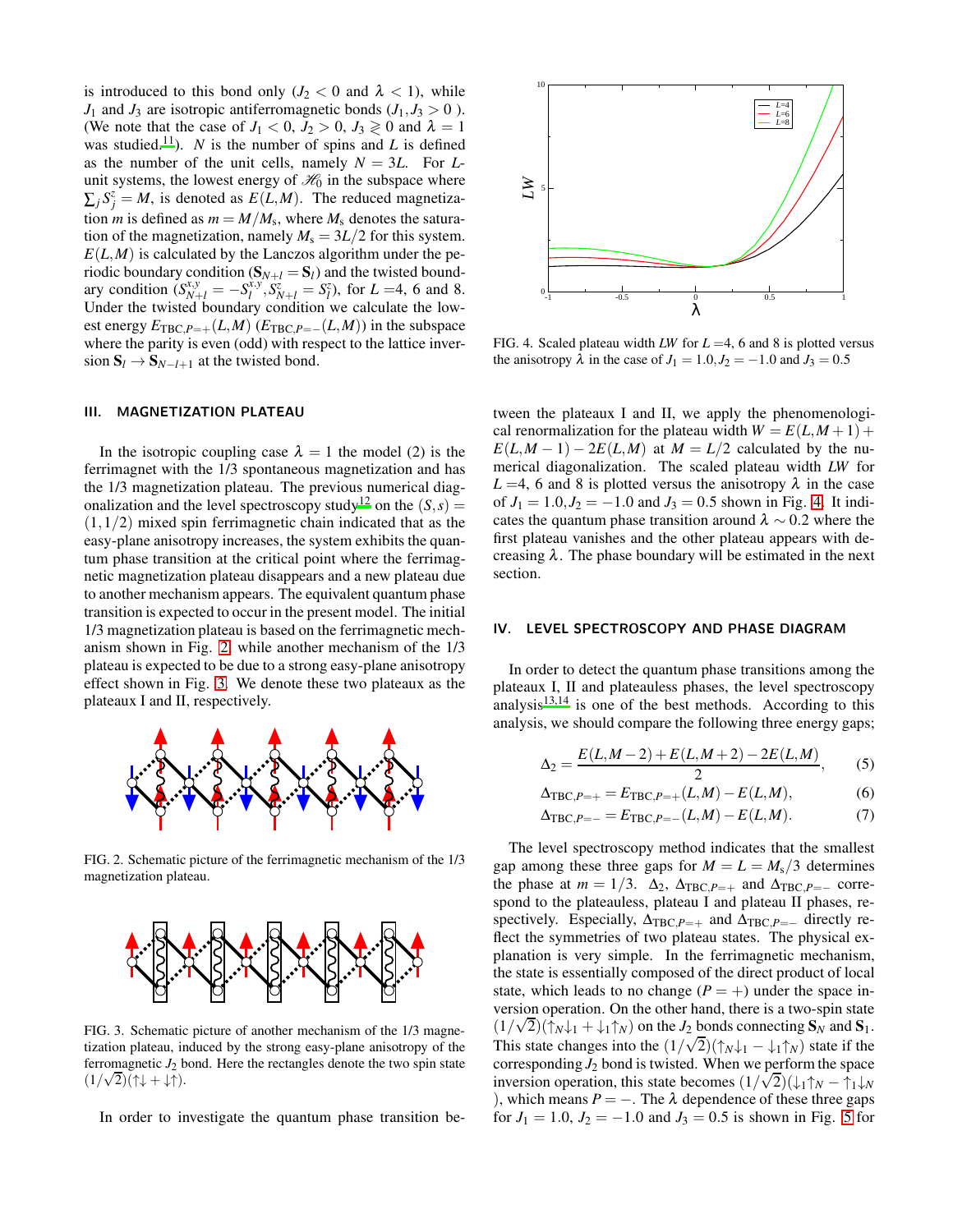

<span id="page-2-7"></span>FIG. 5. Level spectroscopy analysis applied to the present model for  $J_1 = 1.0$ ,  $J_2 = -1.0$  and  $J_3 = 0.5$ .



<span id="page-2-8"></span>FIG. 6. Process of the extrapolation of the phase boundary to the thermodynamic limit  $L \rightarrow \infty$ . The model parameters are the same as those of Fig[.5.](#page-2-7)

 $L = 8$ . It indicates that the quantum phase transition between the plateaux I and II phases occurs, but the plateauless phase does not appear.

Assuming that the finite-size correction is proportional to  $1/L<sup>2</sup>$ , we estimate the phase boundaries in the thermodynamic limit from every level-cross point. The process for the same parameters as Fig. [5](#page-2-7) is shown in Fig. [6.](#page-2-8)

The phase diagram on the  $J_2$ - $\lambda$  plane at  $m = 1/3$  for  $J_1 =$ 1.0 and  $J_3 = 0.5$  is shown in Fig. [7.](#page-2-9) The two different plateau phases appears, but the plateauless phase does not appear. The plateau II phase is predicted for the first time at least for the distorted diamond spin system.

#### V. SUMMARY

The  $S = 1/2$  distorted diamond spin chain with the anisotropic ferromagnetic interaction is investigated using the numerical diagonalization and the level spectroscopy analy-



<span id="page-2-9"></span>FIG. 7. Phase diagram on the  $J_2$ - $\lambda$  plane at  $m = 1/3$  for  $J_1 = 1.0$  and  $J_3 = 0.5$ .

sis. As a result it is found that as the easy-plane anisotropy of the ferromagnetic bond increases the quantum phase transition occurs at the critical point where the mechanism of the 1/3 magnetization plateau changes. The phase diagram with respect to the strength of the ferromagnetic coupling and the anisotropy is also presented.

### ACKNOWLEDGMENTS

This work was partly supported by JSPS KAKENHI, Grant Numbers JP16K05419, JP20K03866, JP16H01080 (J-Physics), JP18H04330 (J-Physics) and JP20H05274. A part of the computations was performed using facilities of the Supercomputer Center, Institute for Solid State Physics, University of Tokyo, and the Computer Room, Yukawa Institute for Theoretical Physics, Kyoto University.

#### DATA AVAILABILITY

The data that support the findings of this study are available from the corresponding author upon reasonable request.

- <span id="page-2-0"></span><sup>1</sup>M. Oshikawa, M. Yamanaka and I. Affleck, Phys. Rev. Lett. 78, 1984 (1997).
- <span id="page-2-1"></span> $2K$ . Okamoto T. Tonegawa, Y. Takahashi, and M. Kaburagi, J. Phys.: Condens. Matter 11, 10485 (1999).
- <span id="page-2-2"></span><sup>3</sup>H. Kikuchi, Y. Fujii, M. Chiba, S. Mitsudo, T. Idehara, T. Tonegawa, K. Okamoto, T. Sakai, T. Kuwai, and H. Ohta, Phys. Rev. Lett. 94, 227201  $(2005)$
- <span id="page-2-3"></span><sup>4</sup>H. Kikuchi, Y. Fujii, M. Chiba, S. Mitsudo, T. Idehara, T. Tonegawa, K. Okamoto, T. Sakai, T. Kuwai, K. Kindo, A. Matsuo, W. Higemoto, K. Nishiyama, M. Holvatoć and C. Bertheir, Prog. Theor. Phys. Suppl. No.159, 1 (2005).
- <span id="page-2-6"></span><sup>5</sup>F. Aimo, S. Krämer, M. Klanjšek, M. Horvatić, C. Berthier, and H. Kikuchi, Phys. REv. Lett. 102, 127205 (2009).
- <span id="page-2-4"></span><sup>6</sup>K. Okamoto, T. Tonegawa, and M. Kaburagi, J. Phys.: Condens. Matter, 15, 5979 (2003).
- <span id="page-2-5"></span> ${}^{7}$ K. Okamoto and A. Kitazawa, J. Phys. A: Math. Gen. 32, 4601 (1999).